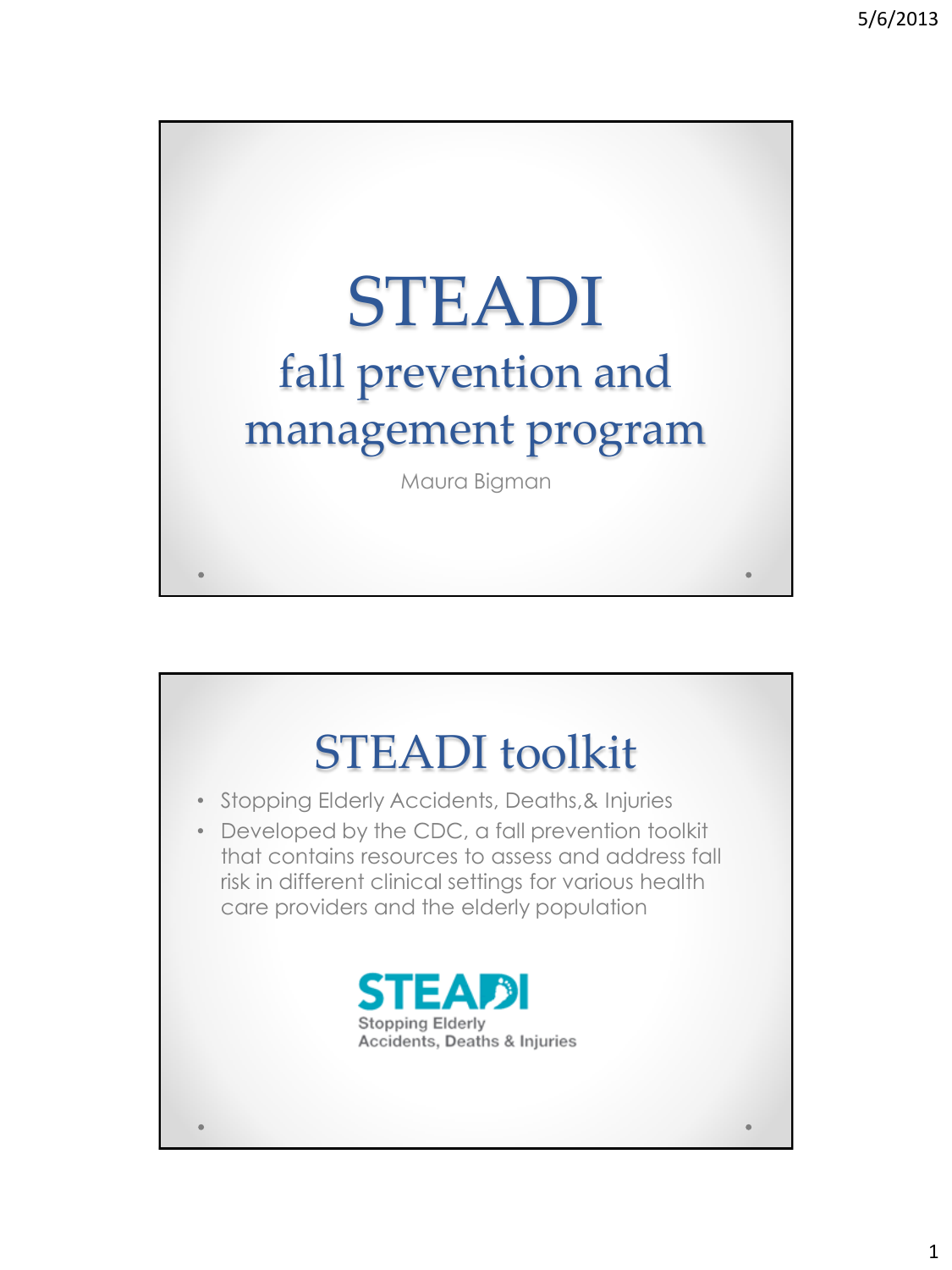

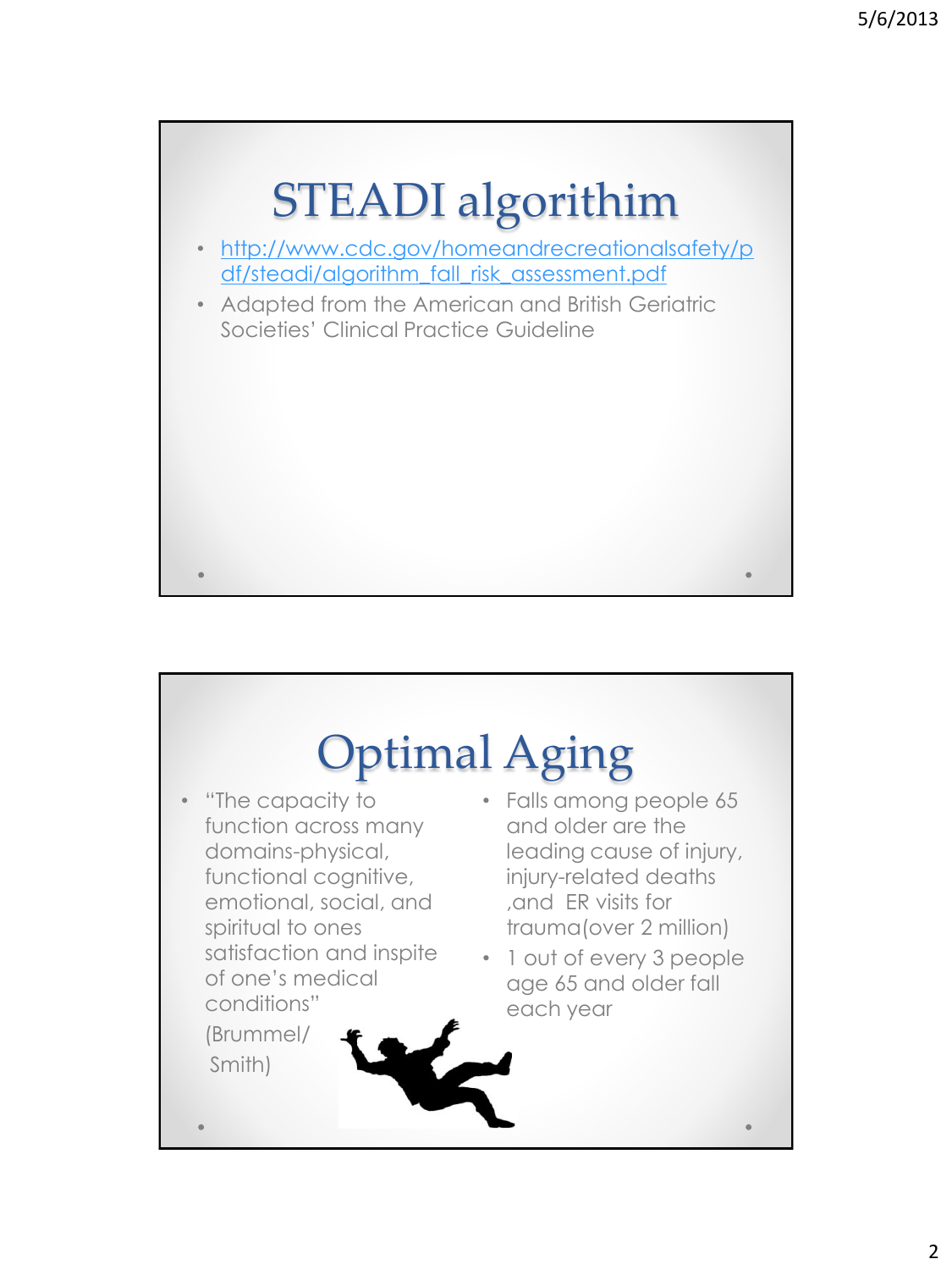

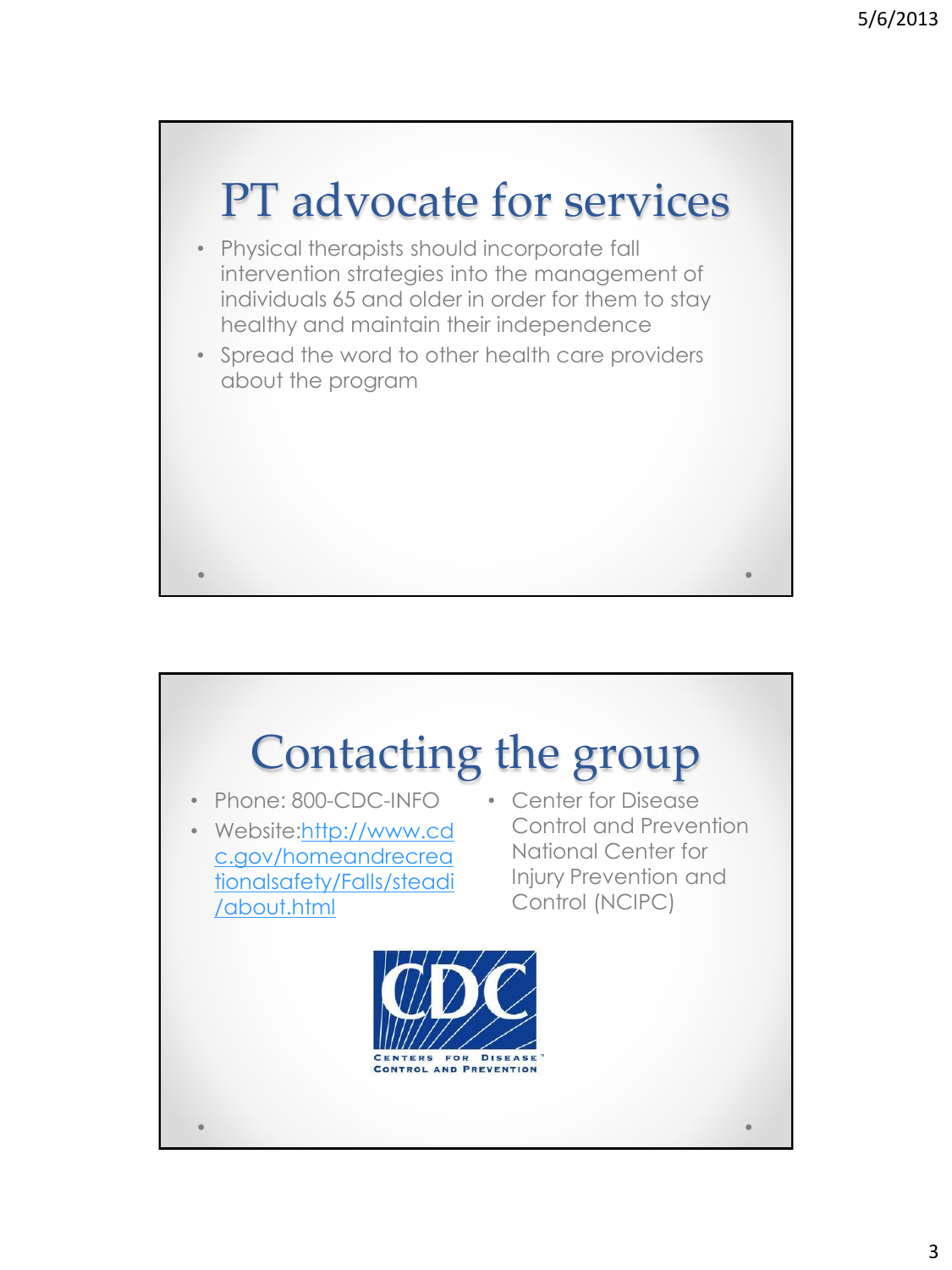

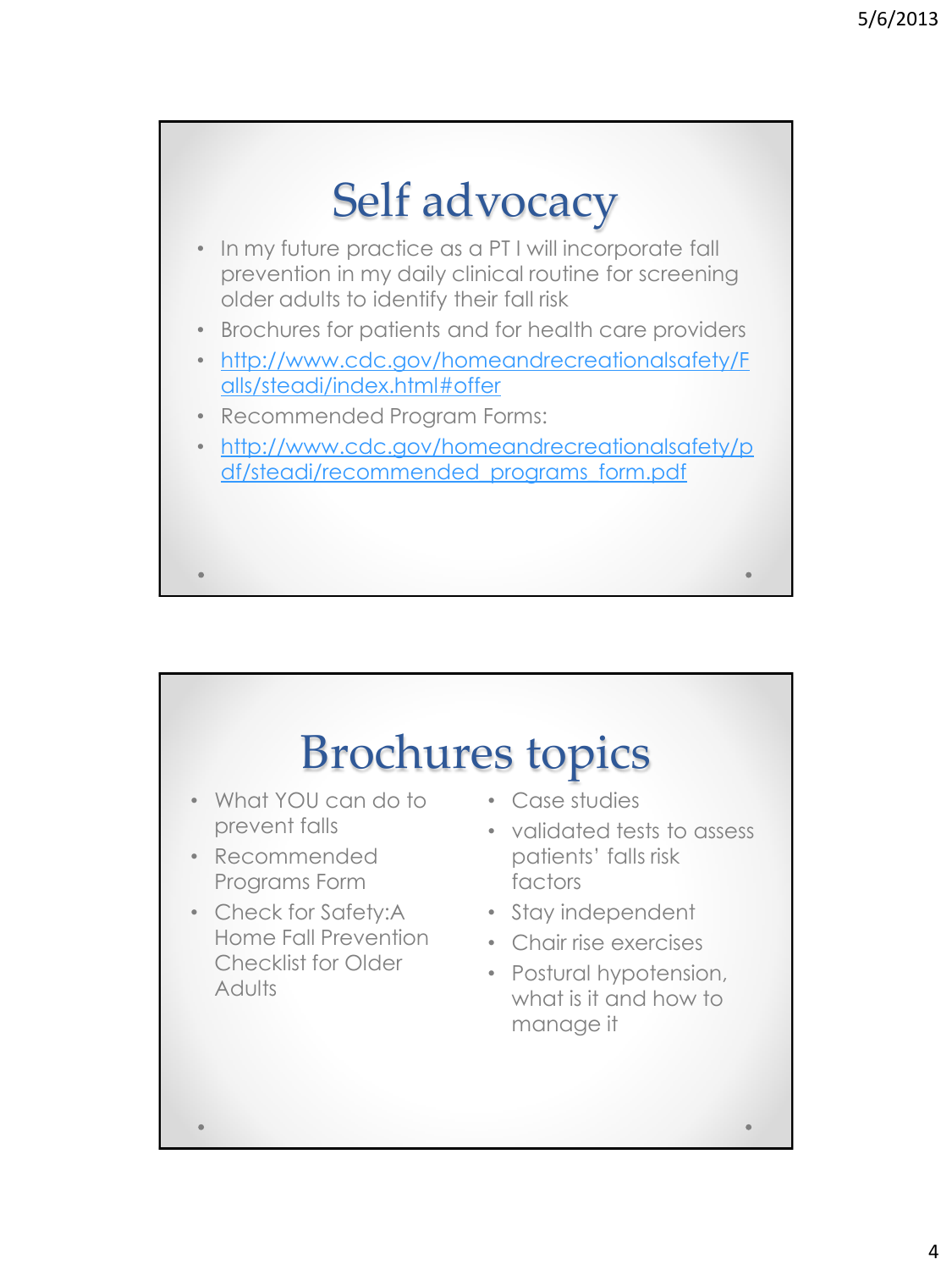

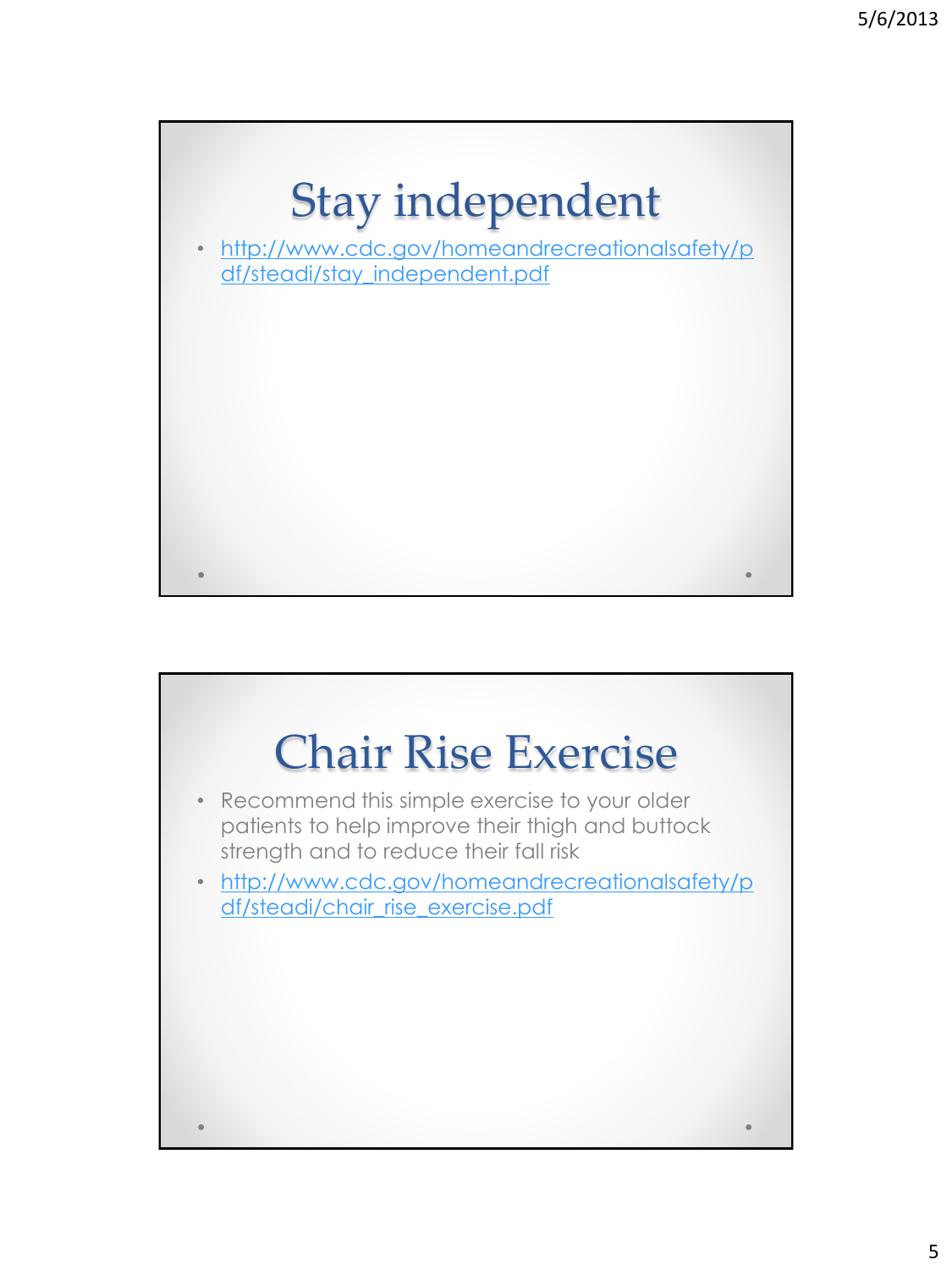## What I could add to the group?

- In the future I could provide data on patient outcomes with use of the STEADI fall prevention tool kit to rule in what works for each type of patient
- Provide more case reports with patients who have co-morbidities